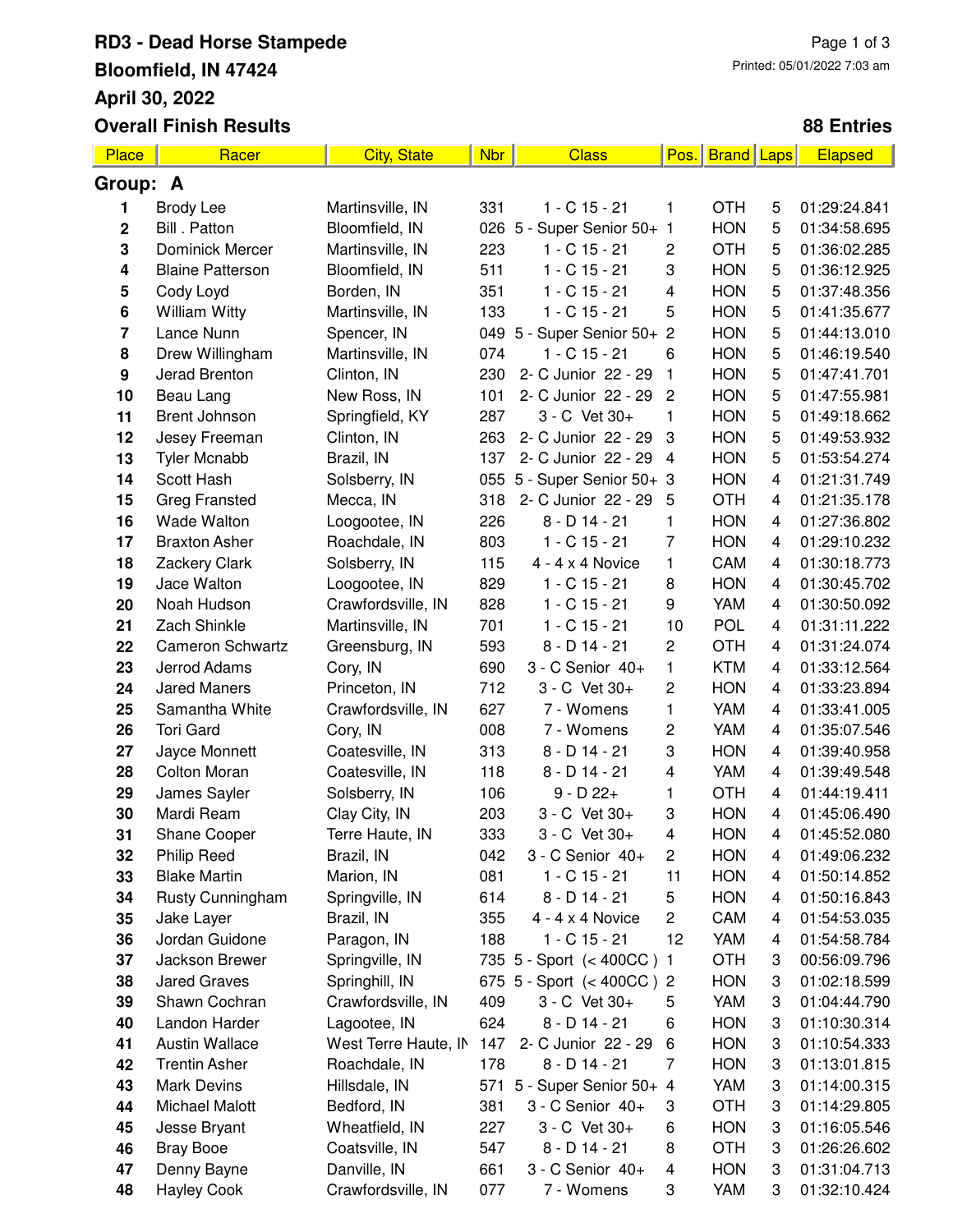# **RD3 - Dead Horse Stampede Bloomfield, IN 47424 April 30, 2022 Overall Finish Results**

### **88 Entries**

| <b>Place</b> | Racer                    | <b>City, State</b> | <b>Nbr</b> | <b>Class</b>               | Pos.           | <b>Brand</b> | <b>Laps</b>    | <b>Elapsed</b> |
|--------------|--------------------------|--------------------|------------|----------------------------|----------------|--------------|----------------|----------------|
| Group: A     |                          |                    |            |                            |                |              |                |                |
| 49           | Logan Fultz              | Avon, IN           | 982        | $1 - C$ 15 - 21            | 13             | <b>HON</b>   | 3              | 01:44:05.789   |
| 50           | Karson Brown             | Paragon, IN        | 084        | $1 - C$ 15 - 21            | 14             | <b>PRD</b>   | 3              | 01:51:25.313   |
| 51           | <b>Tyson Stinson</b>     | Mitchel, IN        | 818        | $1 - C$ 15 - 21            | 15             | <b>HON</b>   | $\overline{c}$ | 00:27:46.042   |
| 52           | James R. Smith           | Greencastle, IN    | 105        | $1 - C$ 15 - 21            | 16             | <b>HON</b>   | $\overline{c}$ | 00:32:13.654   |
| 53           | <b>Ethan Parsons</b>     | Coatesville, IN    | 540        | 3 - C Vet 30+              | $\overline{7}$ | <b>HON</b>   | $\overline{c}$ | 00:34:42.745   |
| 54           | Owen Fitzgerald          | Hetworth, IL       | 020        | $8 - D$ 14 - 21            | 9              | <b>HON</b>   | $\overline{c}$ | 00:39:00.449   |
| 55           | Lancha Smith             | Gosport, IN        |            | 052 5 - Super Senior 50+ 5 |                | <b>HON</b>   | $\overline{c}$ | 00:39:25.538   |
| 56           | Courtney Claycomb        | Crawfordsville, IN | 112        | 7 - Womens                 | 4              | <b>HON</b>   | $\overline{c}$ | 00:53:50.586   |
| 57           | Zac Mc Lain              | Greencastle, IN    | 887        | 2- C Junior 22 - 29        | 7              | <b>KAW</b>   | $\overline{c}$ | 00:56:13.032   |
| 58           | <b>Brandon Nicholson</b> | Ellettsville, IN   | 041        | 5 - Sport $(400CC)$ 3      |                | <b>HON</b>   | $\overline{c}$ | 01:14:29.316   |
| 59           | Cole Ponton              | Elletsvilel, IN    | 103        | $8 - D$ 14 - 21            | 10             | YAM          | $\overline{c}$ | 01:41:30.049   |
| 60           | Kaleb Lester             | Clinton, IN        | 999        | $1 - C$ 15 - 21            | 17             | <b>OTH</b>   | $\overline{c}$ | 01:54:56.204   |
| 61           | Kyle Tetrick             | Greensburg, IN     | 422        | $1 - C$ 15 - 21            | 18             | <b>HON</b>   | 1              | 00:08:18.342   |
| 62           | Ross Lynas               | Bloomington, IN    | 561        | 5 - Sport $(< 400CC)$      | $\overline{4}$ | <b>HON</b>   | 1              | 00:09:53.994   |
| 63           | Cadience Dildine         | Darlington, IN     | 423        | 7 - Womens                 | 5              | <b>OTH</b>   | 1              | 00:09:59.455   |
| 64           | Nash Bruner              | Ellettsville, IN   | 468        | $8 - D$ 14 - 21            | 11             | <b>OTH</b>   | 1              | 00:10:57.735   |
| 65           | <b>Ethan Hendrix</b>     | Marshall, IL       | 108        | $8 - D$ 14 - 21            | 12             | <b>HON</b>   | 1              | 00:11:44.866   |
| 66           | <b>Waylon Witty</b>      | Martinsville, IN   | 220        | 10 - School Boy            | 1              | YAM          | 1              | 00:11:47.176   |
| 67           | Savannah Price           | Terre Haute, IN    | 834        | 7 - Womens                 | 6              | <b>HON</b>   | 1              | 00:12:53.176   |
| 68           | <b>Bradley Price</b>     | Bloomfield, IN     | 747        | 3 - C Vet 30+              | 8              | YAM          | 1              | 00:13:28.475   |
| 69           | Aaron Cohee              | Danville, IN       | 542        | 2- C Junior 22 - 29        | 8              | <b>HON</b>   | 1              | 00:13:54.496   |
| 70           | Neal Yoder               | San Pierce, IN     | 309        | $9 - D 22 +$               | $\overline{c}$ | <b>OTH</b>   | 1              | 00:16:37.278   |
| 71           | <b>Faith Flaurr</b>      | Crawfordsville, IN | 424        | 7 - Womens                 | 7              | YAM          | 1              | 00:54:25.036   |
| <b>DNF</b>   | <b>Travis Nodley</b>     | Brazil, IN         | 029        | 3 - C Vet 30+              | <b>DNF</b>     | <b>HON</b>   | $\Omega$       | 00:00:00.000   |
| <b>DNF</b>   | <b>Nick Patton</b>       | Bloomfield, IN     | 606        | $8 - D$ 14 - 21            | <b>DNF</b>     | <b>HON</b>   | 0              | 00:00:00.000   |